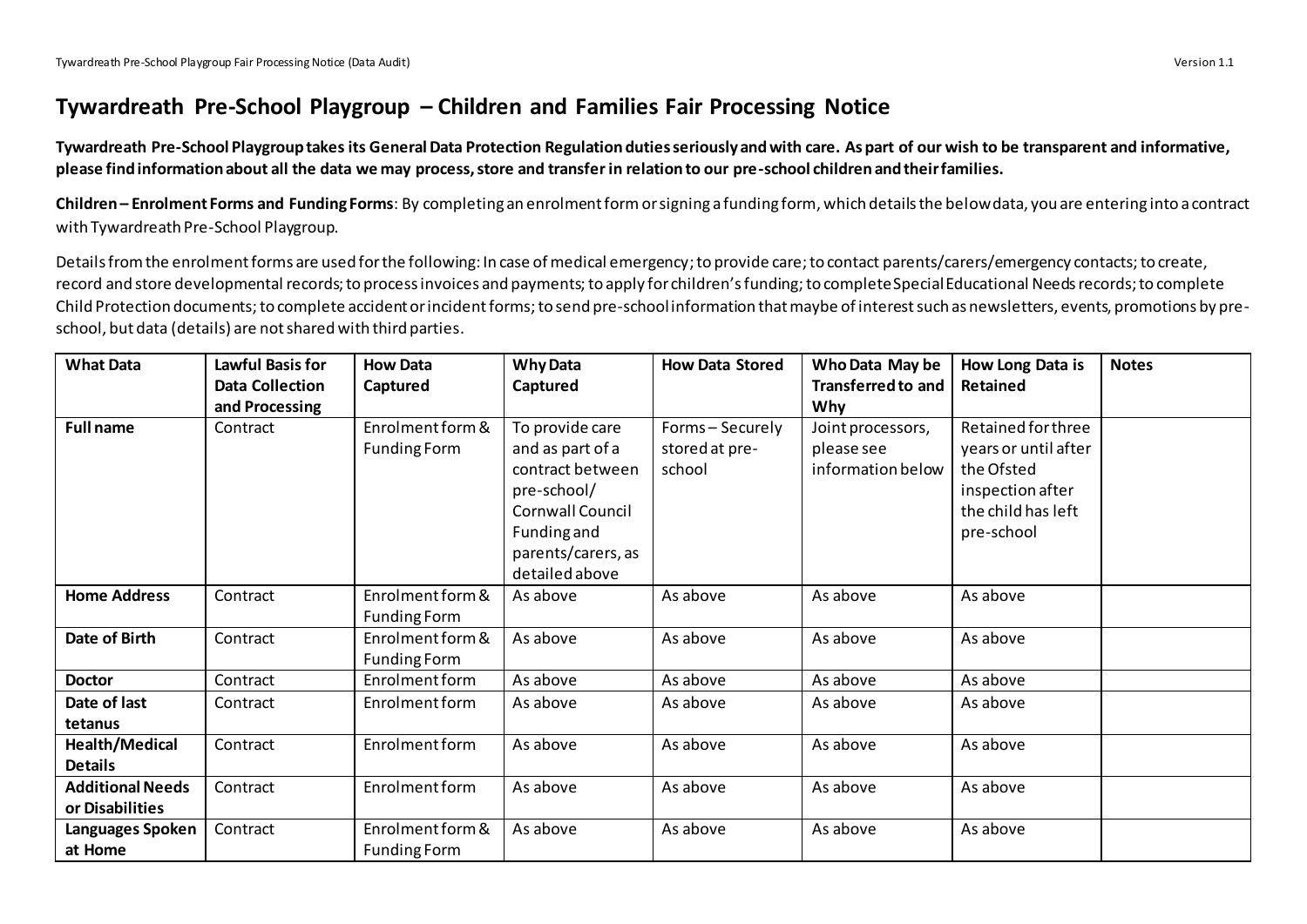| Ethnicity                 | Contract | Enrolment form &    | As above | As above | As above | As above |
|---------------------------|----------|---------------------|----------|----------|----------|----------|
|                           |          | <b>Funding Form</b> |          |          |          |          |
| <b>Religious Beliefs</b>  | Contract | Enrolment Form      | As above | As above | As above | As above |
| <b>Allergies</b>          | Contract | Enrolment form      | As above | As above | As above | As above |
| <b>Dietary</b>            | Contract | Enrolment form      | As above | As above | As above | As above |
| <b>Requirements</b>       |          |                     |          |          |          |          |
| <b>Individual Parents</b> | Contract | Enrolment form &    | As above | As above | As above | As above |
| <b>Address</b>            |          | <b>Funding Form</b> |          |          |          |          |
| <b>Individual Parents</b> | Contract | Enrolment form &    | As above | As above | As above | As above |
| <b>Phone Numbers</b>      |          | <b>Funding Form</b> |          |          |          |          |
| <b>Individual Parents</b> | Contract | Enrolment form &    | As above | As above | As above | As above |
| email address             |          | <b>Funding Form</b> |          |          |          |          |
| <b>Emergency</b>          | Contract | Enrolment form      | As above | As above | As above | As above |
| <b>Contact Name</b>       |          |                     |          |          |          |          |
| <b>Emergency</b>          | Contract | Enrolment form      | As above | As above | As above | As above |
| <b>Contact Address</b>    |          |                     |          |          |          |          |
| <b>Emergency</b>          | Contract | Enrolment form      | As above | As above | As above | As above |
| <b>Contact</b>            |          |                     |          |          |          |          |
| <b>Telephone</b>          |          |                     |          |          |          |          |
| <b>Professionals</b>      | Contract | Enrolment form/     | As above | As above | As above | As above |
| Working with              |          | Getting to Know     |          |          |          |          |
| <b>Child</b>              |          | me form             |          |          |          |          |
| <b>Parents National</b>   | Contract | On Funding Form     | As above | As above | As above | As above |
| <b>Insurance Number</b>   |          | if 30 hours funded  |          |          |          |          |
|                           |          | only                |          |          |          |          |

**Children's Names –** As part of our daily routines at pre-school sometimes it is in the best interests of the children's education and development to display their names inside the pre-school building. Displaying children's names, at the discretion of pre-school staff, this may include, but is not limited to:

- Children's coat and bag pegs
- On children's work on wall displays
- On the key person list
- On the target white board in the kitchen
- The daily register (only accessed by staff)
- Thank you cards and Christmas cards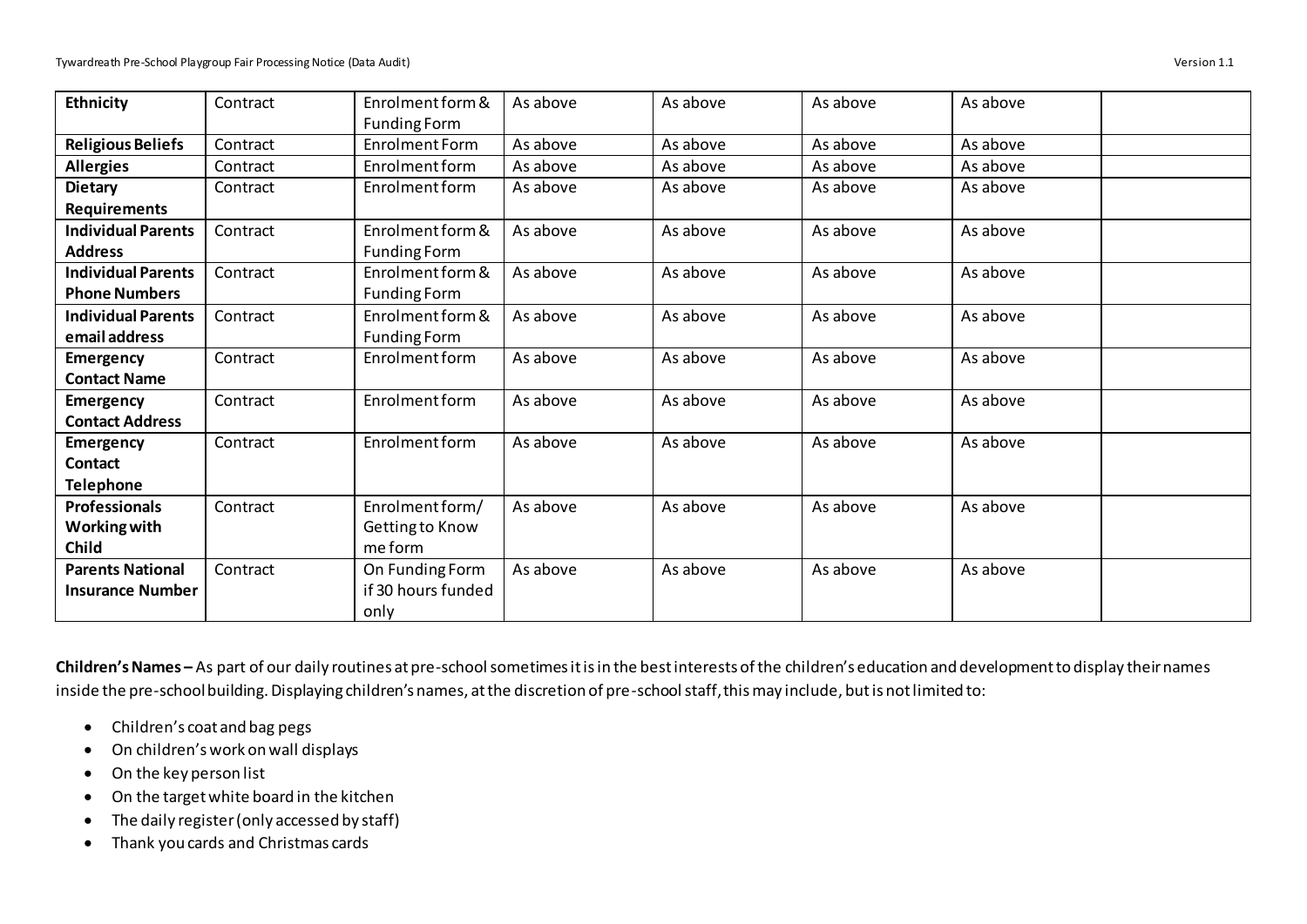## **Children – Additional Information**

Photographs and video recordings can only be made with the signed consent of the child's parent/carer. There are two different requests for consent, one for taking and storing images(photographs or video recordings) forthe use of observations and a second further consent for sharing images on social media or media.

The data subject(photograph subjects parent or carer) can ask to have individual photographs/recordings deleted, on request.

Photographs maybe transferred via the following platforms and any others deemed as suitable by the pre-school management, unless specified by the data subject (photograph subjects parents/carers):

- Facebook
- Twitter6
- Pinterest
- Yahoo mail
- Pre-School website, hosted by WIX
- Amazon Prime
- Media, such as newspapers, advertising

Observations to record and track a child's developmental progress through the early years Foundation Stage (EYFS) can only be made with the signed consent of the child's parent/carer. Further written consent is needed to process these written and photograph/video recordings on Tapestry Online Learning Journey System. EYFS Observations and Tracking are shared as part of our transition process for children who attend other child care settings or will be transferring to another child care setting or education setting.

| <b>What Data</b>                                       | <b>Lawful Basis for</b><br><b>Data Collection</b><br>and Processing | <b>How Data</b><br>Captured                                                                                                                                 | <b>Why Data</b><br>Captured                                                                                                                                            | <b>How Data Stored</b>                                                                                                                                                               | Who Data May be<br><b>Transferred to and</b><br><b>Why</b>                      | How Long Data is<br>Retained                                                               | <b>Notes</b> |
|--------------------------------------------------------|---------------------------------------------------------------------|-------------------------------------------------------------------------------------------------------------------------------------------------------------|------------------------------------------------------------------------------------------------------------------------------------------------------------------------|--------------------------------------------------------------------------------------------------------------------------------------------------------------------------------------|---------------------------------------------------------------------------------|--------------------------------------------------------------------------------------------|--------------|
| <b>Images</b><br>(Photographs and<br>video recordings) | Consent                                                             | On pre-school<br>owned staff held<br>Kindles, the pre-<br>school Managers<br>Blackberry or on<br>otherimage<br>recording devises<br>owned by pre-<br>school | To observe, track<br>and monitor the<br>progress of<br>children through<br>the Early years<br>Foundation Stage.<br>To promote and<br>share the daily<br>activities and | Images taken on<br>staff held pre-<br>school Amazon<br>Kindles and stored<br>on the internal<br>memory and on<br>external memory<br>on Amazon Prime.<br>Images stored on<br>managers | Amazon Prime<br>Tapestry (with<br>consent of data<br>subjects parent/<br>carer) | Until data subject<br>(photo subject<br>parent/carer)<br>request for them<br>to de deleted |              |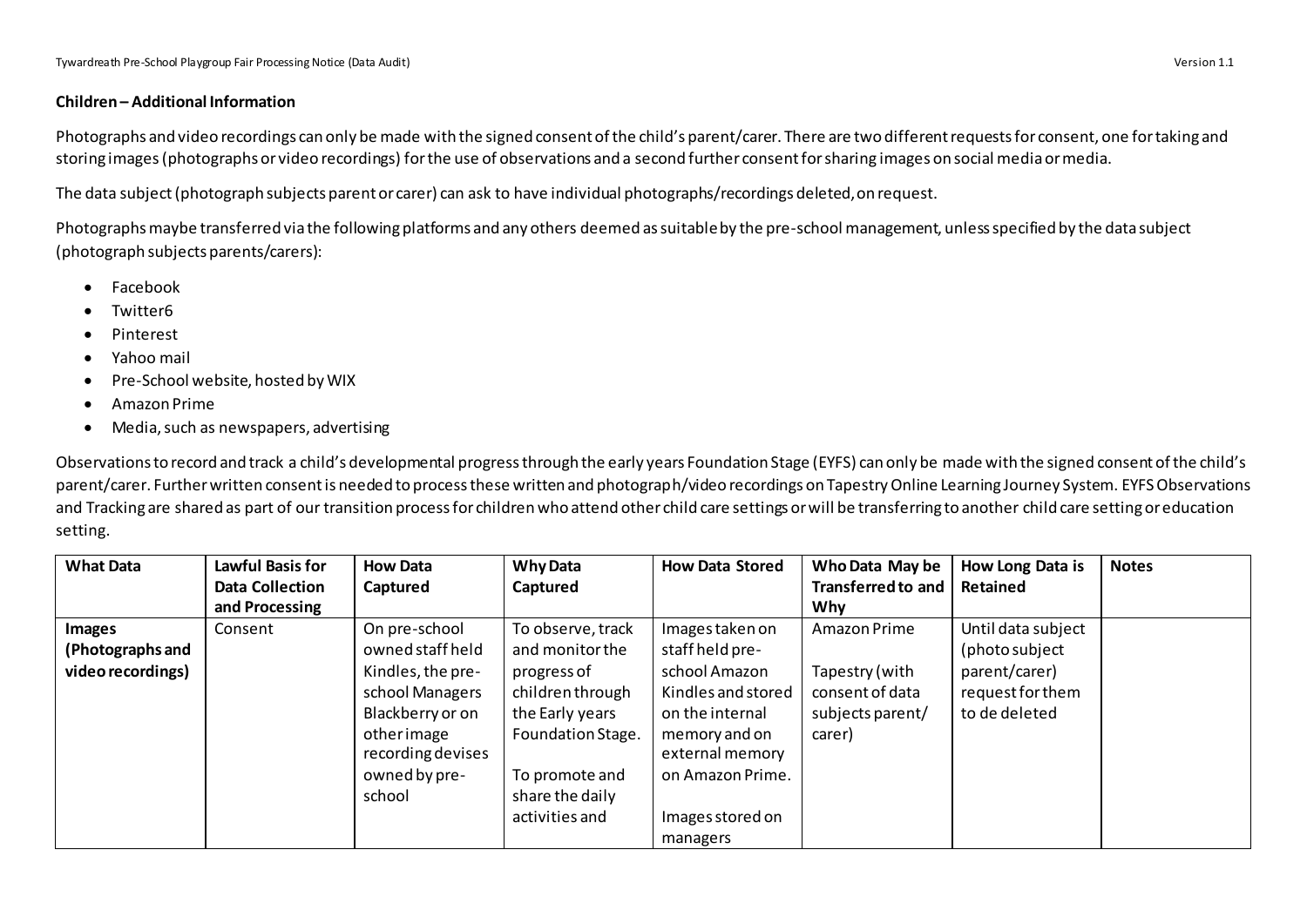|                          |         |                    | events of the pre- | encrypted           |                    |                      |  |
|--------------------------|---------|--------------------|--------------------|---------------------|--------------------|----------------------|--|
|                          |         |                    | school.            | Blackberry.         |                    |                      |  |
|                          |         |                    |                    |                     |                    |                      |  |
|                          |         |                    |                    | Images backed up    |                    |                      |  |
|                          |         |                    |                    | to pre-school       |                    |                      |  |
|                          |         |                    |                    | encrypted laptop    |                    |                      |  |
|                          |         |                    |                    | or encrypted        |                    |                      |  |
|                          |         |                    |                    | external hard drive |                    |                      |  |
|                          |         |                    |                    |                     |                    |                      |  |
| <b>Social Media</b>      | Consent | As above           | To promote and     | On Facebook,        | Facebook, Twitter, | Indefinitely         |  |
| <b>Photos</b>            |         |                    | share the daily    | Twitter, Pinterest  | Pinterest or other |                      |  |
|                          |         |                    | activities and     | or other social     | social media or    |                      |  |
|                          |         |                    |                    | media or media      |                    |                      |  |
|                          |         |                    | events of the pre- |                     | media sites        |                      |  |
|                          |         |                    | school.            | sites               |                    |                      |  |
| <b>EYFS Observations</b> | Consent | On Tapestry online | To observe, track  | On Tapestry online  | Shared with other  | Retained for three   |  |
|                          |         | learning Journal.  | and monitor the    | learning Journal.   | or future          | years or until after |  |
|                          |         |                    | progress of        |                     | childcare or       | the Ofsted           |  |
|                          |         | On paper           | children through   | On paper            | education settings | inspection after     |  |
|                          |         | observation        | the Early years    | observation         |                    | the child has left   |  |
|                          |         | sheets.            | Foundation Stage.  | sheets.             | Shared with        | pre-school.          |  |
|                          |         |                    |                    |                     | Ofsted as part of  |                      |  |
|                          |         | On sharing sheets  |                    | On sharing sheets   | inspection process | Until the child      |  |
|                          |         |                    |                    |                     |                    | reaches the age of   |  |
|                          |         |                    |                    |                     |                    | 21 or 24 for child   |  |
|                          |         |                    |                    |                     |                    | protection, SEND     |  |
|                          |         |                    |                    |                     |                    | records and Health   |  |
|                          |         |                    |                    |                     |                    | Care Plans           |  |
| <b>EYFS Tracking</b>     | Consent |                    | To observe, track  | On Tapestry online  | Shared with other  | Retained for three   |  |
|                          |         |                    | and monitor the    | learning Journal.   | or future          | years or until after |  |
|                          |         |                    | progress of        |                     | childcare or       | the Ofsted           |  |
|                          |         |                    | children through   | On paper            | education settings | inspection after     |  |
|                          |         |                    | the Early years    | observation         |                    | the child has left   |  |
|                          |         |                    | Foundation Stage.  | sheets.             | Shared with        | pre-school.          |  |
|                          |         |                    |                    |                     | Ofsted as part of  |                      |  |
|                          |         |                    |                    | On sharing sheets   | inspection process | Until the child      |  |
|                          |         |                    |                    |                     |                    | reaches the age of   |  |
|                          |         |                    |                    |                     |                    | 21 or 24 for child   |  |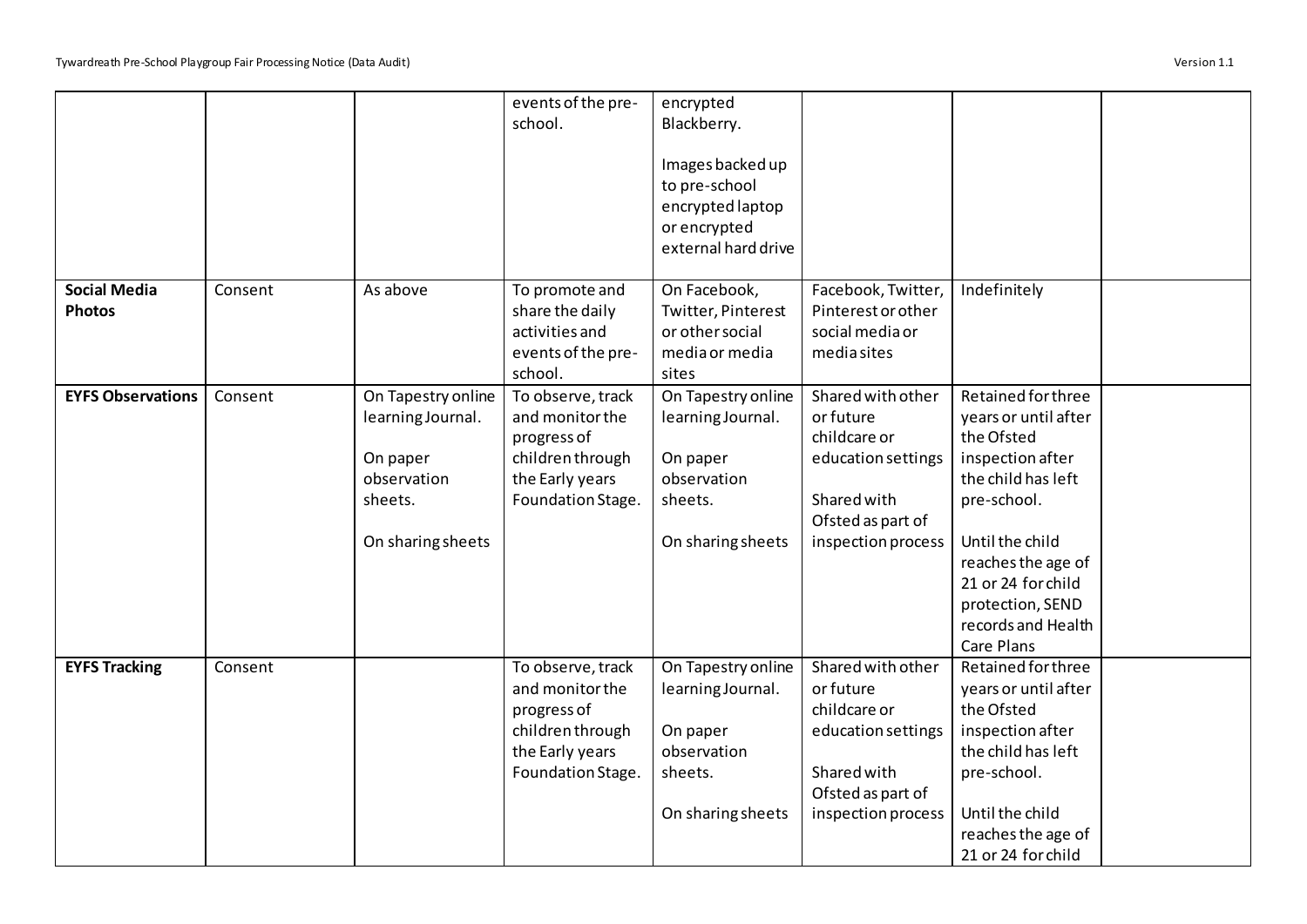|  |  |  | protection, SEND   |  |
|--|--|--|--------------------|--|
|  |  |  | records and Health |  |
|  |  |  | Care Plans         |  |

## **Children – Health and Safety**

| <b>What Data</b>        | <b>Lawful Basis for</b> | <b>How Data</b>   | <b>Why Data</b>   | <b>How Data Stored</b> | Who Data May be           | How Long Data is   | <b>Notes</b> |
|-------------------------|-------------------------|-------------------|-------------------|------------------------|---------------------------|--------------------|--------------|
|                         | <b>Data Collection</b>  | Captured          | Captured          |                        | <b>Transferred to and</b> | Retained           |              |
|                         | and Processing          |                   |                   |                        | Why                       |                    |              |
| <b>Accident Records</b> | Legal Obligation        | On accident forms | As part of Health | Forms-Securely         | In the case of a          | Indefinitely or up |              |
|                         |                         |                   | and Safety        | stored at pre-         | notifiable incident       | to three years     |              |
|                         |                         |                   | legislation       | school                 | or accident at pre-       | after the date of  |              |
|                         |                         |                   |                   |                        | school we must            | the record         |              |
|                         |                         |                   |                   |                        | contact RIDDOR by         |                    |              |
|                         |                         |                   |                   |                        | law                       |                    |              |
| <b>Incident Records</b> | Legal Obligation        | On incident forms | As part of Health | Forms-Securely         | In the case of a          | Indefinitely or up |              |
|                         |                         |                   | and Safety        | stored at pre-         | notifiable incident       | to three years     |              |
|                         |                         |                   | legislation       | school                 | or accident at pre-       | after the date of  |              |
|                         |                         |                   |                   |                        | school we must            | the record         |              |
|                         |                         |                   |                   |                        | contact RIDDOR by         |                    |              |
|                         |                         |                   |                   |                        | law                       |                    |              |

**Children – External Agency Data:** If the support of external agencies (such as the speech and language referral team, SENCO, Early Years Inclusion Team) is sought, an external agency form will be filled out by pre-school, in conjunction with the child's parents/carers and signed by both parties. The completion of these forms will be considered consent to capture, store, process and transfer data.

In the case of a Safeguarding Issue where the child could be endangered by gaining consent from parents/carers, data from pre-school forms will be used to process a referral under the Safeguarding Regulations, without consent.

| <b>What Data</b> | <b>Lawful Basis for</b> | <b>How Data</b> | <b>Why Data</b> | <b>How Data Stored</b> | Who Data May be     | <b>How Long Data is</b> | <b>Notes</b> |
|------------------|-------------------------|-----------------|-----------------|------------------------|---------------------|-------------------------|--------------|
|                  | <b>Data Collection</b>  | Captured        | Captured        |                        | Transferred to,     | Retained                |              |
|                  | and Processing          |                 |                 |                        | How and Why         |                         |              |
| <b>Full name</b> | Consent or legal        | On external     | For referral    | Forms – Securely       | Externals agencies, | Until the child         |              |
|                  | Obligation              | agency forms    | process         | stored at pre-         | such as those       | reaches the age of      |              |
|                  |                         |                 |                 | school                 | listed above, using | 21 or 24 for child      |              |
|                  |                         |                 |                 |                        |                     | protection, SEND        |              |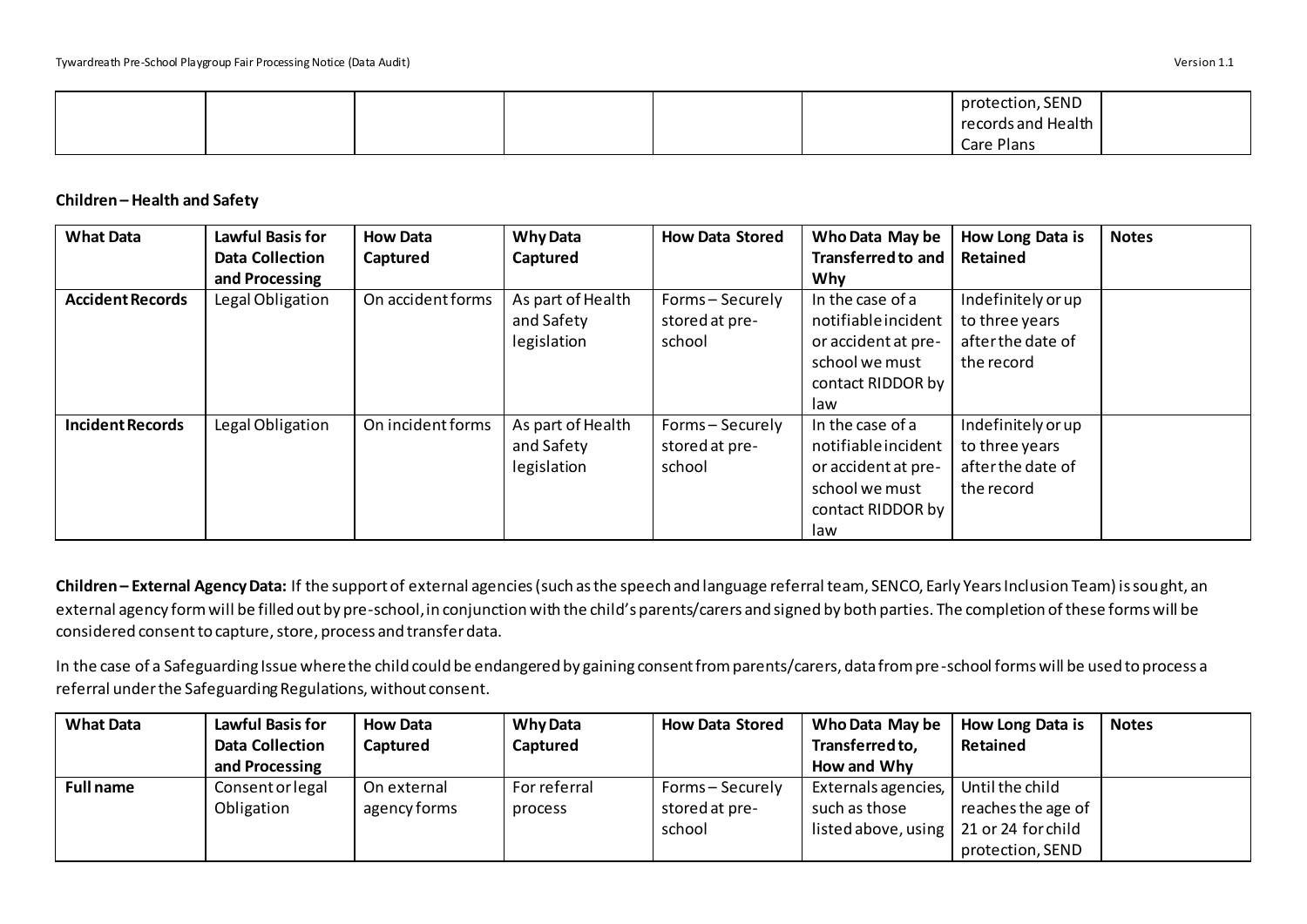$\Gamma$ 

|                                                |                                |          |          |          | agencies transfer<br>methods | records and Health<br>Care Plans |  |
|------------------------------------------------|--------------------------------|----------|----------|----------|------------------------------|----------------------------------|--|
| <b>Home Address</b>                            | Consent or legal<br>Obligation | As above | As above | As above | As above                     | As above                         |  |
| Date of Birth                                  | Consent or legal<br>Obligation | As above | As above | As above | As above                     | As above                         |  |
| <b>Early Years Help</b><br><b>Hub Referral</b> | Consent                        | As above | As above | As above | As above                     | As above                         |  |
| Safeguarding<br>Referral                       | Consent or legal<br>Obligation | As above | As above | As above | As above                     | As above                         |  |

**Tywardreath Pre-School Playgroup is a joint Data Processor with the following agencies or companies:**

| <b>Agency or</b>        | <b>Lawful Basis for</b> | <b>Why Data</b>     | <b>How Data</b>  | <b>How Data</b>  | <b>How Data</b>    | <b>How Long Data</b> | <b>Notes</b>                   |
|-------------------------|-------------------------|---------------------|------------------|------------------|--------------------|----------------------|--------------------------------|
| Company                 | <b>Data Collection</b>  | Captured            | Captured         | <b>Stored</b>    | <b>Transferred</b> | is Retained          |                                |
|                         | and Processing          |                     |                  |                  |                    |                      |                                |
| <b>Cornwall Council</b> | Contract                | To Process 2 year   | On Cornwall      | Forms-Securely   | On the Cornwall    | Retained for         | Please see the Cornwall        |
| <b>Funding team</b>     |                         | or 3 year old       | Councils funding | stored at pre-   | Council secure     | three years or       | <b>Council Nursery Funding</b> |
|                         |                         | funding             | forms            | school           | online portal      | until after the      | Department for their GDPR      |
|                         |                         |                     |                  |                  |                    | Ofsted               | privacy agreement              |
|                         |                         |                     |                  |                  |                    | inspection after     |                                |
|                         |                         |                     |                  |                  |                    | the child has left   |                                |
|                         |                         |                     |                  |                  |                    | pre-school           |                                |
| <b>Early Years Help</b> | Consent                 | To refer a child or | On Cornwall      | Forms - Securely | By email in a      | Until the child      | Please see the Cornwall        |
| <b>Hub</b>              |                         | family for          | Councils Early   | stored at pre-   | password           | reaches the age      | Council Early Help Hub for     |
|                         |                         | additional          | Help Hub forms   | school           | protected          | of 21 or 24 for      | their GDPR privacy             |
|                         |                         | services such as    |                  |                  | document           | child protection,    | agreement                      |
|                         |                         | Speech and          |                  |                  |                    | SEND records         |                                |
|                         |                         | Language            |                  |                  |                    | and Health Care      |                                |
|                         |                         | Therapy             |                  |                  |                    | Plans                |                                |
| Children's              | Consent or legal        | Legal Obligation    | On CIOS          | Forms-Securely   | By encrypted link  | Until the child      | Please see CIOS                |
| Safeguarding            | Obligation              | to refer a child or | Safeguarding     | stored at pre-   | through the CIOS   | reaches the age      | Safeguarding for their         |
| <b>Board (CIOS</b>      |                         | family where        | forms            | school           | Safeguarding       | of 21 or 24 for      | GDPR privacy agreement         |
| Safeguarding)           |                         | there are           |                  |                  | website            | child protection,    |                                |
|                         |                         | concerns around     |                  |                  |                    | SEND records         |                                |
|                         |                         | safeguarding        |                  |                  |                    |                      |                                |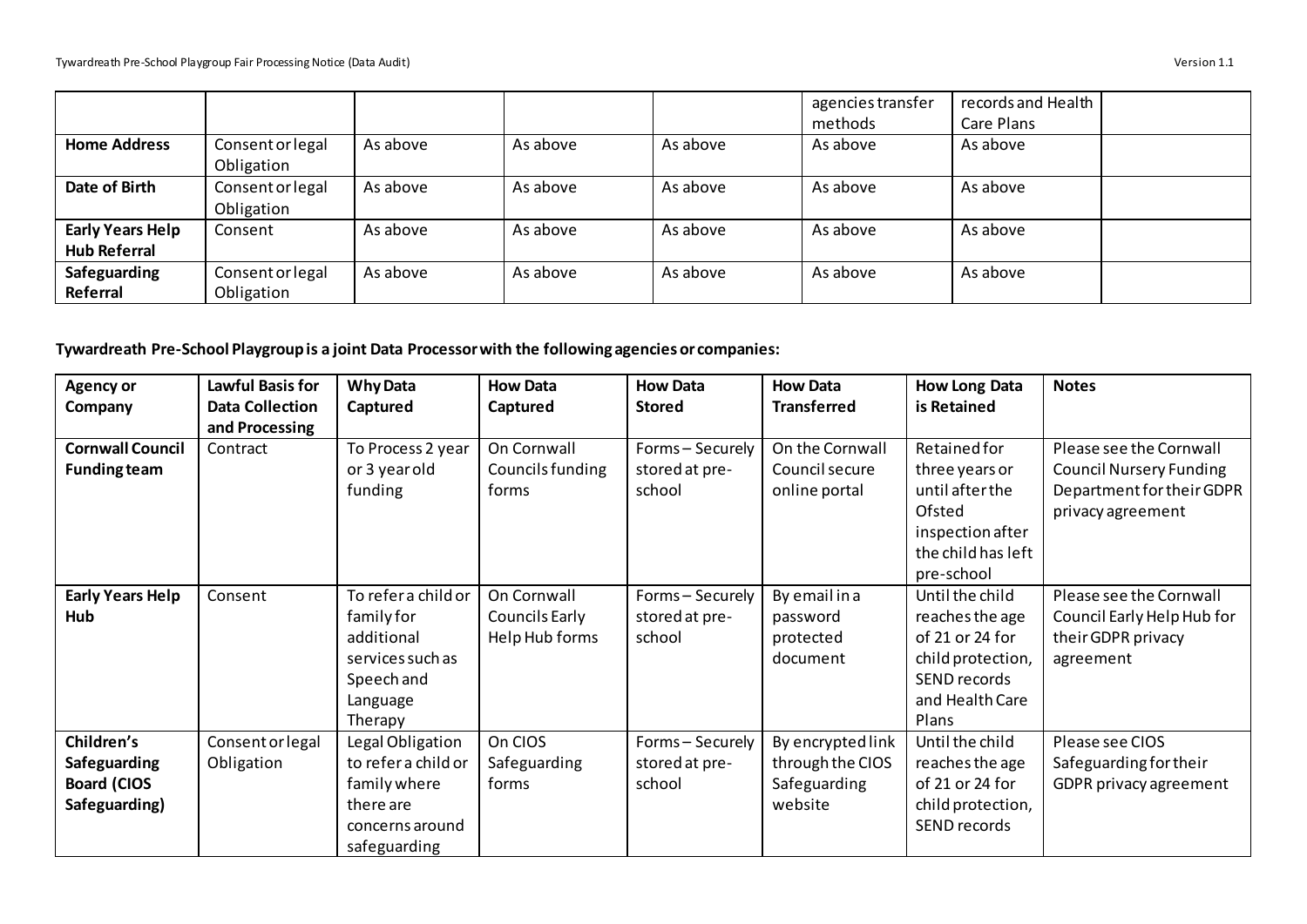|                                                                                                                           |                                 |                                                                                                                                                                   |                                                                                                                        |                                              |                                                                                                                                                                                                                                                                                                                                                                                 | and Health Care<br>Plans                                                                      |                                                            |
|---------------------------------------------------------------------------------------------------------------------------|---------------------------------|-------------------------------------------------------------------------------------------------------------------------------------------------------------------|------------------------------------------------------------------------------------------------------------------------|----------------------------------------------|---------------------------------------------------------------------------------------------------------------------------------------------------------------------------------------------------------------------------------------------------------------------------------------------------------------------------------------------------------------------------------|-----------------------------------------------------------------------------------------------|------------------------------------------------------------|
| <b>RIDDOR</b><br>(Reporting of<br>Injuries,<br>Diseases,<br><b>Dangerous</b><br><b>Occurrences</b><br><b>Regulations)</b> | Consent and<br>Legal Obligation | Legal Obligation<br>on a notable<br>accident or<br>incident                                                                                                       | On pre-school<br>accident/incident<br>form. RIDDOR also<br>have their own<br>forms                                     | Forms-Securely<br>stored at pre-<br>school   | In the case of a<br>notifiable incident<br>or accident at<br>pre-school we<br>must contact<br>RIDDOR by law                                                                                                                                                                                                                                                                     | Indefinitely or up<br>to three years<br>after the date of<br>the record                       | Please see RIDDOR for<br>their GDPR privacy<br>agreement   |
| <b>Tapestry</b>                                                                                                           | Consent                         | To set up a child<br>and parent/carer<br>account and to<br>record<br>observations and<br>photos as part of<br>the EYFS<br>Curriculum, as<br>outlined by<br>Ofsted | From Consent<br>forms<br>Parent/Carers<br>accounts set up<br>through separate<br>privacy agreement<br>and consent form | Forms - Securely<br>stored at pre-<br>school | Data entered into<br>the tapestry<br>system to allow<br>us to record and<br>track children's<br>progress through<br>the EYFS and for<br>parents/carers to<br>have their own<br>accounts to<br>access their<br>child's<br>observations and<br>photos.<br>Tapestry accounts<br>transferred to<br>future childcare<br>providers or<br>schools with<br>consent of<br>parents/carers | Until 60 days<br>after child has<br>left pre-school                                           | Please see Tapestry for<br>their GDPR privacy<br>agreement |
| Amazon                                                                                                                    | Consent                         | We store<br>individual<br>children's photos<br>on Amazon<br>Prime, via the<br>pre-school                                                                          | Photos taken on<br>staff held pre-<br>school Amazon<br>Kindles and stored<br>on the internal<br>memory and on          |                                              |                                                                                                                                                                                                                                                                                                                                                                                 | Until data<br>subject (photo<br>subject<br>parent/carer)<br>request for them<br>to de deleted | Please see Amazon for<br>their GDPR privacy<br>agreement   |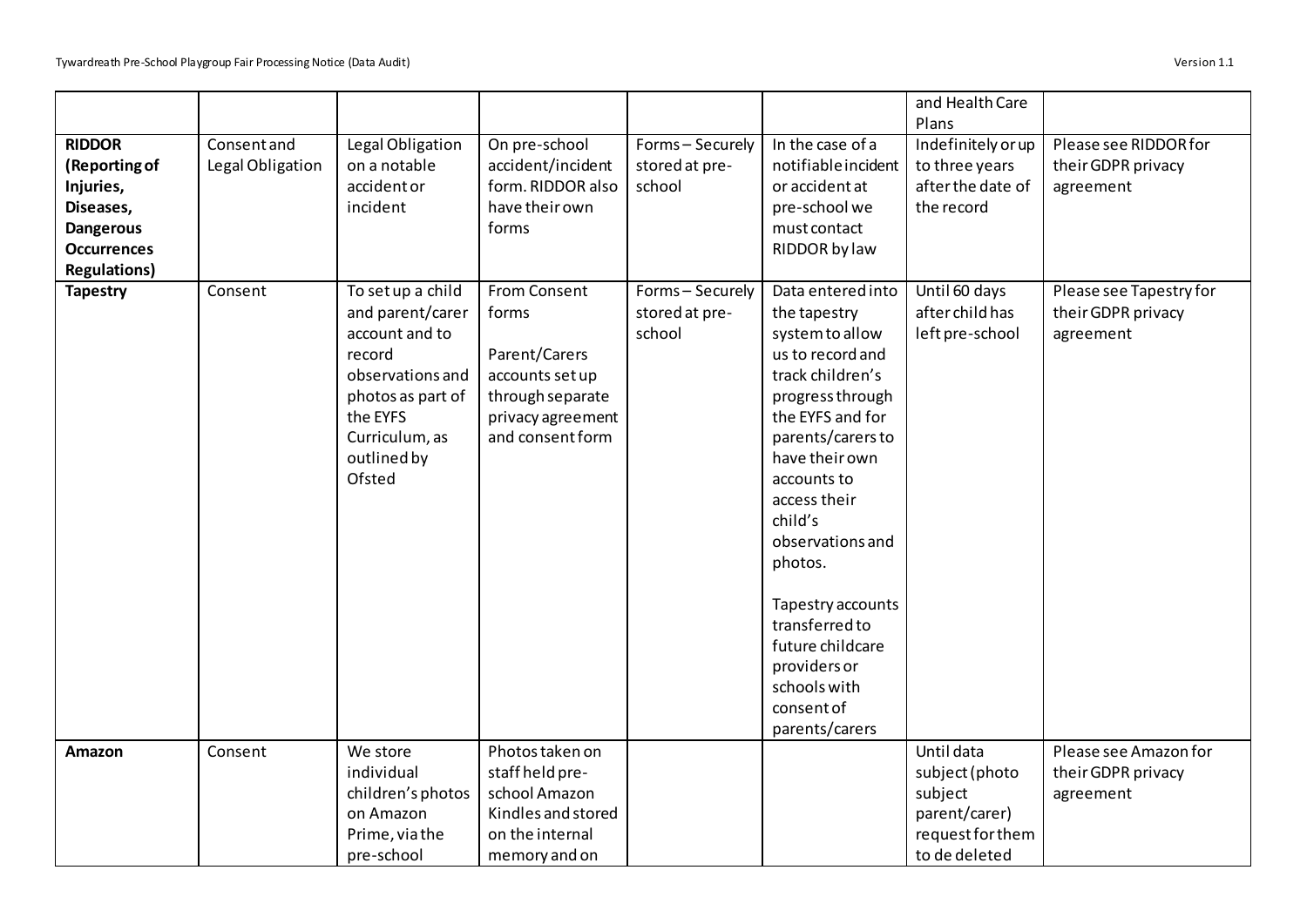|                              |                        | Kindles, which<br>are only used by<br>pre-school staff                                                                                                        | external memory<br>on Amazon Prime                                                 |                                                                                 |                                                                                 |                                                                                                                        |                                                                |
|------------------------------|------------------------|---------------------------------------------------------------------------------------------------------------------------------------------------------------|------------------------------------------------------------------------------------|---------------------------------------------------------------------------------|---------------------------------------------------------------------------------|------------------------------------------------------------------------------------------------------------------------|----------------------------------------------------------------|
| Yahoo (Oath)                 | Contract               | Yahoo is our<br>email provider<br>for our two email<br>accounts. We<br>email through<br>Yahoo and<br>process email<br>addresses and<br>names through<br>email | Email addresses<br>and email holders<br>name is stored in<br>our Yahoo<br>contacts | In Yahoo<br>contacts                                                            | By email                                                                        | We retain email<br>addresses on our<br>Yahoo account<br>for legitimate<br>interest reasons,<br>for up to four<br>years | https://www.oath.com/en-<br>$gb/my-$<br>data/#startingwithdata |
| Facebook<br><b>Messenger</b> | Legitimate<br>Interest | We may contact<br>Facebook users<br>who engage in<br>our Facebook<br>page or activities<br>using messenger<br>as a way of<br>contact                          | Through Facebook                                                                   | On our Facebook<br>pre-school or<br>tree-school page<br>account or<br>messenger | On our Facebook<br>pre-school or<br>tree-school page<br>account or<br>messenger | We retain<br>Facebook<br>Messages for<br>legitimate<br>interest reasons,<br>for up to three<br>years                   | Please see Facebook for<br>their GDPR privacy<br>agreement     |

**Social Media Joint Processors –** We use the following social media platforms. We only share photos with consent from parents/carers. We never label photos with children's names or add comments with children's names. Any family (not parents or carers) or friends who comments and adds the child's name or any other data detail cannot be controlled by us and is not our responsibility. However, we will delete such data as soon as possible after we see it (with the exception of data added by parents/carers at their own discretion).

| Agency or       | <b>Lawful Basis for</b> | <b>Why Data</b>    | <b>How Data</b> | <b>How Data Stored</b> | <b>How Data</b>    | How Long Data is | <b>Notes</b>        |
|-----------------|-------------------------|--------------------|-----------------|------------------------|--------------------|------------------|---------------------|
| Company         | <b>Data Collection</b>  | Captured           | <b>Captured</b> |                        | <b>Transferred</b> | Retained         |                     |
|                 | and Processing          |                    |                 |                        |                    |                  |                     |
| <b>Facebook</b> | Consent                 | To promote the     | Photos/video    | On Facebook            | Unlimited, as      | Indefinitely     | Please see          |
|                 |                         | daily life and     | recordings      |                        | pubic accessible   |                  | Facebook for their  |
|                 |                         | events of the pre- |                 |                        | site               |                  | <b>GDPR</b> privacy |
|                 |                         | school             |                 |                        |                    |                  | agreement           |